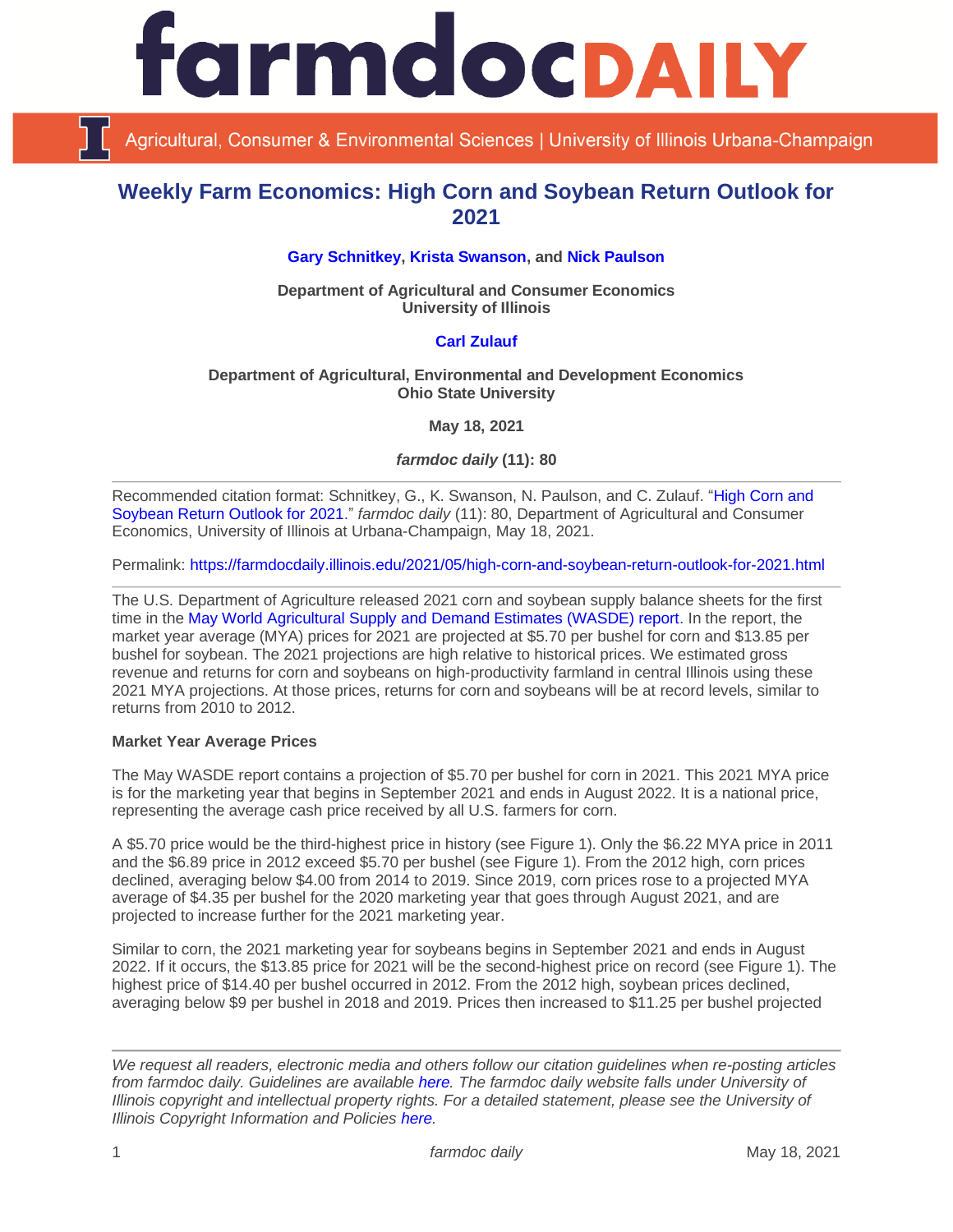

for 2020 MYA. A further increase to \$13.85 per bushel is projected for 2021, which would be \$5.28 per bushel higher than the 2019 price, an increase of 61%.

Actual prices can vary from those projected in the first WASDE report. Last year, for example, the first estimate of the 2020 MYA corn price was \$3.20 per bushel. The latest projection from the May 2021 report is \$4.35 per bushel for the 2020 MYA corn price, \$1.15 per bushel higher than the initial estimate. Similarly, the first projection of the 2020 MYA price for soybeans was \$8.20, with the current forecast of the 2021 MYA price at \$11.25 per bushel.

Many momentous events occurred in the past year. The introduction of the coronavirus resulted in control measures, resulting in negative impacts on many industries including agriculture. Mitigating these COVIDinduced impacts have been robust export demand for soybeans and corn, with exports to China being considerable. COVID control measures now appear to be in the past. Currently, USDA is projecting a supply and demand situation that will result in very tight ending stocks at the end of the 2021 marketing year, particularly for soybeans.

WASDE price estimates are reasonable at this point, with the caveat that unexpected events do occur in agriculture like those that transpired in 2020. In addition, normal variations in price will occur because of growing season conditions in the U.S. Prices likely will be lower than WASDE projections if weather is conducive to high yields. Conversely, prices could be higher if 2021 yields are low. As always at this time of the year, the actual price can vary considerably from the projection, as can be observed by the range in prices generated by the [Price Distribution Tool,](https://fd-tools.ncsa.illinois.edu/) which is described in a [May 11, 2021](https://farmdocdaily.illinois.edu/2021/05/chances-of-lower-harvest-time-prices-on-corn-and-soybeans-futures-contracts-in-2021.html) *farmdoc daily* article.

# **Revenue Projections**

WASDE price forecasts are used to project revenue and returns for high-productivity farmland in central Illinois. Figure 2 shows gross revenue for corn from 2000 to projections for 2021. Historical revenues come from central Illinois farmers enrolled in Illinois Farm Business Farm Management (FBFM) and are available in the management section of *farmdoc* [\(here\)](https://farmdoc.illinois.edu/handbook/historic-corn-soybeans-wheat-and-double-crop-soybeans). Gross revenue includes crop revenue (yield times average price). Other revenue includes commodity title payments, crop insurance payments, and ad hoc government payments. In recent years Market Facilitation Program (MFP) and Coronavirus Food Assistance Program (CFAP) payments have been significant ad hoc government programs.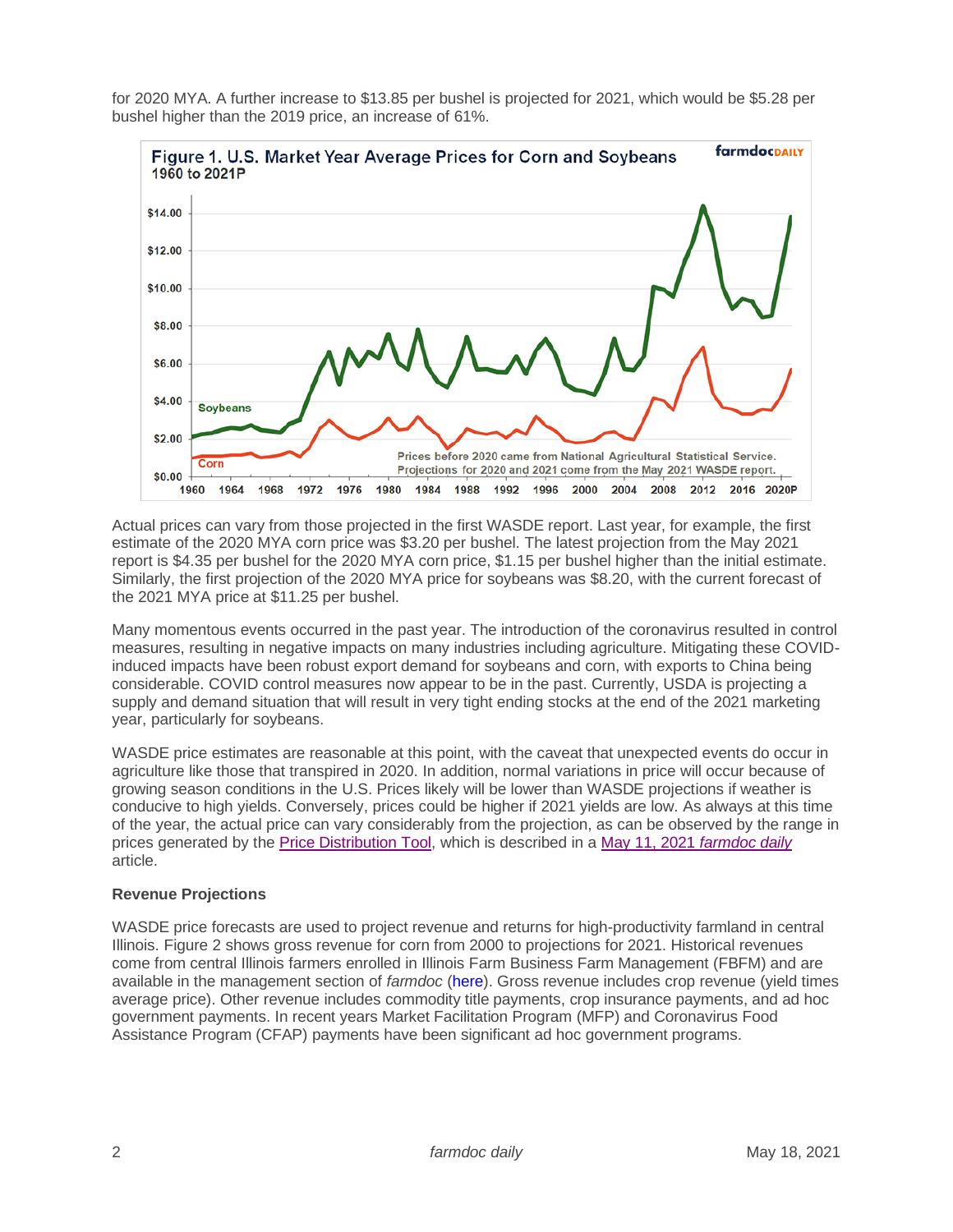

For 2021, the trend yield of 218 bushels per acre is used in projecting corn revenue. A corn price of \$5.70 per bushel is used, the same as given in the May WASDE report. From 2000 to 2019, average prices received by central Illinois farmers exceeded the MYA price by \$.04 per bushel. Uncertainty in estimates does not warrant making this minor adjustment. Given this price and yield forecast, gross revenue is forecast at \$1,247 per acre. At this point, other revenue is projected to be \$0 per acre.

The \$1,237 gross revenue for corn in 2021 will be the highest on record if it occurs. The next highest revenue occurred in 2012 — the drought year — when revenue was \$1,192 per acre. In 2012, \$295 of gross revenue came from crop insurance payments. Projections for 2021 differ from 2012 in that all revenue in 2021 is projected from crop revenue.

Corn's 2021 gross revenue is higher than 2019 and 2020 revenues. Gross revenue was \$893 per acre in 2019 and \$1,071 in 2020. In both those years, other revenues from MFP and CFAP payments were significant sources of gross revenue.

Figure 3 shows historic and projected gross revenues for soybeans. For 2021, gross revenue for soybeans is projected at \$942 per acre based on a 68 bushel per acre trend yield and a \$13.85 soybean price. The soybean price is the same as the WASDE projection contained in the May report. From 2000 to 2019, soybean prices received by central Illinois farmers averaged \$.28 per bushel higher than MYA prices. Adding this adjustment would increase projected gross revenue.

If it occurs, the \$942 gross revenue for soybeans will be the highest on record. The previous high was set in 2020, when gross revenue was \$855 per acre. The \$855 per acre includes \$45 per acre of other payments, many of which were CFAP payments. The next highest revenue occurred in 2018 when gross revenue from soybeans averaged \$819 per acre.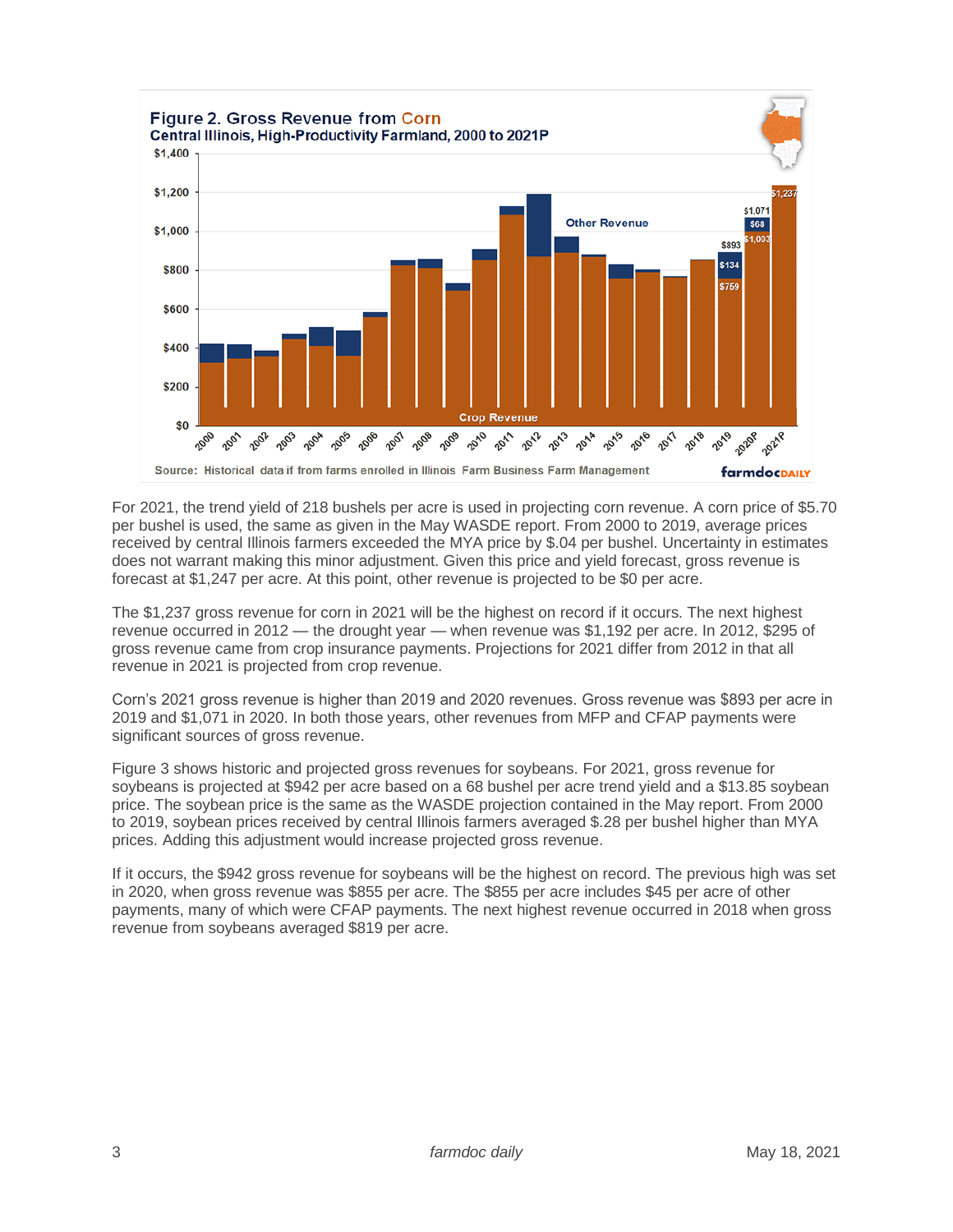

# **Operator and Land Returns**

Operator and land return projections were made using the revenues described above and non-land cost projections contained in a *farmdoc daily* article [\(January 26, 2021\)](https://farmdocdaily.illinois.edu/2021/01/revised-2020-and-2021-crop-budgets-indicate-higher-returns.html). Operator and land returns represent a return to both the farmer and landowner. Under a cash rental situation, subtracting the cash rent from operator and land return gives the farmer return.

Operator and land return for corn is projected at \$657 per acre (see Figure 4). If it occurs, the \$657 return will be the highest on record, exceeding the previous high of \$574 per acre set in 2012. Operator and land return for soybeans is projected at \$574 per acre. The 2021 return would be the highest on record, exceeding the previous high of \$496 per acre set in 2020.